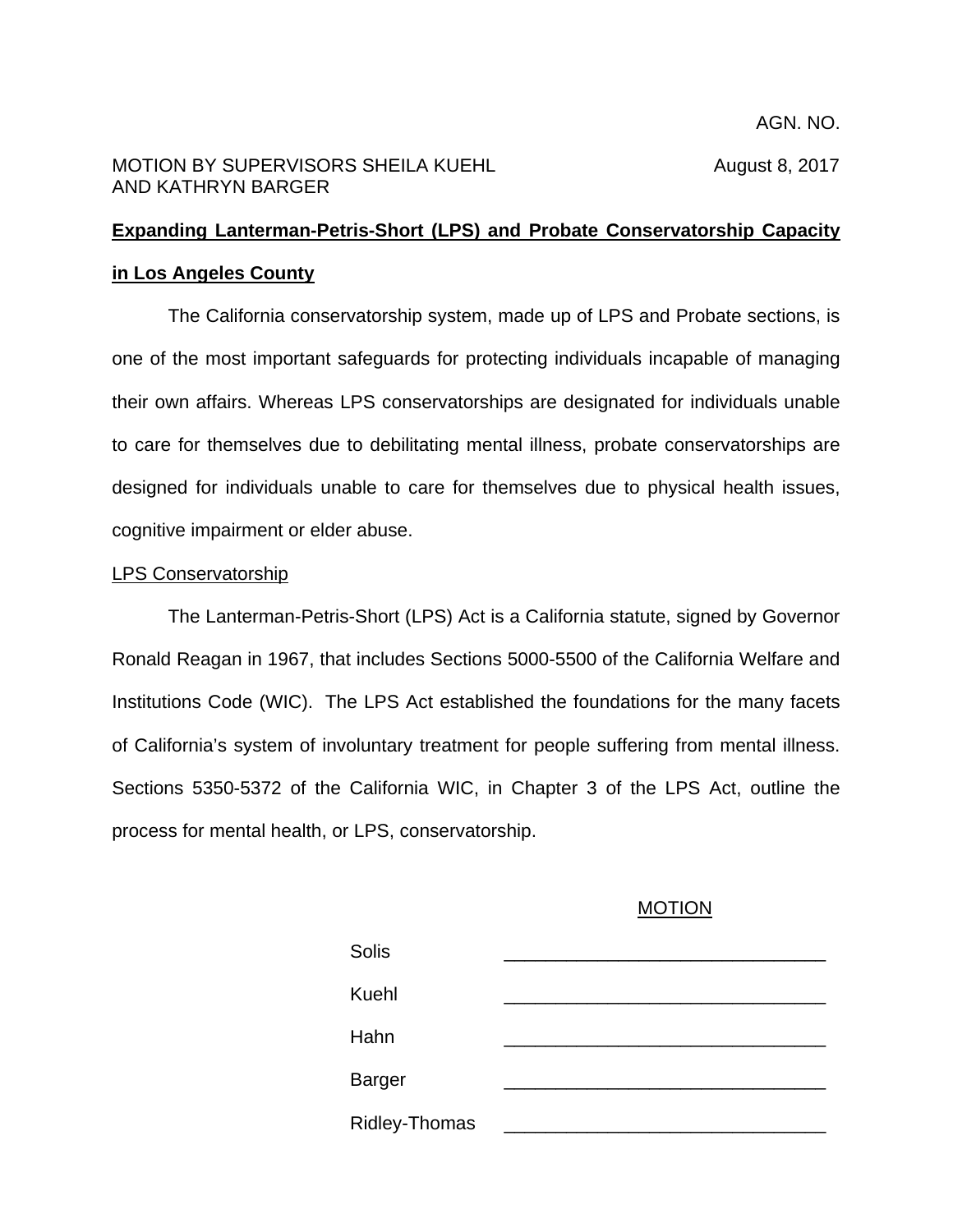LPS conservatorship provides for the care of individuals who are "gravely disabled" due to mental illness. A typical conservatee is an individual in need of intensive treatment for a mental disorder, including medication, and/or care in a structured, restricted, or locked living environment, but who is unable to voluntarily accept these resources. The California Superior Court, the sole court authorized to grant such conservatorships, will establish an LPS conservatorship only if it finds, beyond a reasonable doubt, that the individual in question is "gravely disabled," meaning that the individual cannot provide for his or her basic needs, such as food, clothing, and shelter, due to their mental health disorder.

In Los Angeles County, the process of establishing an LPS conservatorship begins when a person designated to write an LPS hold files an application with the Office of the Public Guardian (OPG) within the Los Angeles County Department of Mental Health (DMH). Only a doctor overseeing the treatment of a mentally ill individual at a designated psychiatric facility, County jail, or a designated court can submit such an application. Once an authorized party has submitted an application, an individual may be placed on a Temporary Conservatorship (T-CON), which remains in effect for 30 days, during which time the OPG can authorize involuntary treatment of the conservatee and investigate the need for a yearlong conservatorship. While a T-CON can be extended for a period of up to six months, the process in LA County nearly always ensures a hearing prior to the expiration of the temporary conservatorship. During the T-CON, a hearing is scheduled in the Los Angeles County Superior Court, and a judge or commissioner usually renders a judgment within 30 days. The court may appoint either the OPG, or a relative or other party who is willing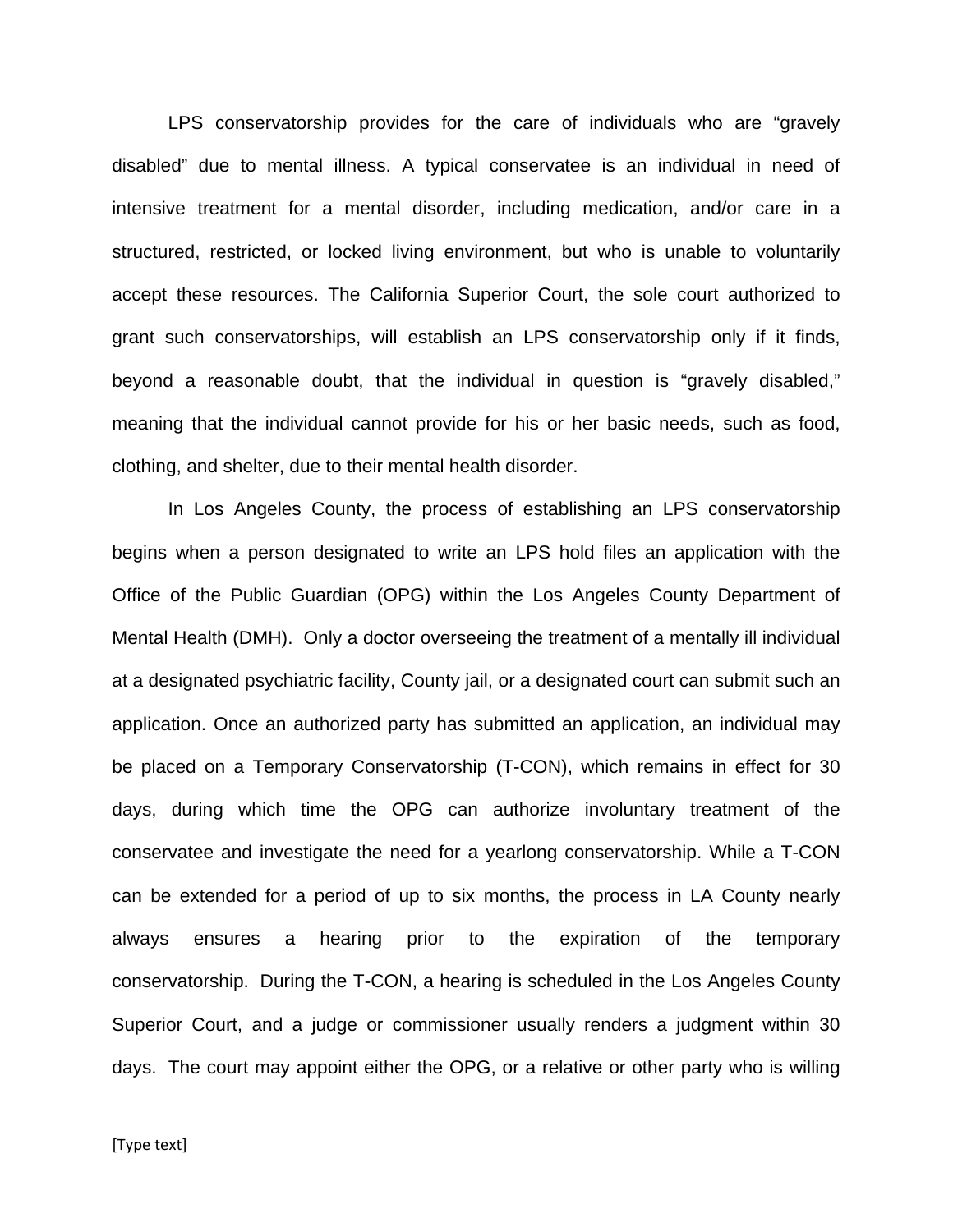and appropriate to serve, as the conservator, but the OPG still investigates all referrals and provides the court with recommendations in all cases.

Approximately 2700 individuals are currently on an LPS conservatorship in Los Angeles County. In 2016, the OPG received an average of 78 LPS conservatorship referrals monthly, 100% of which were accepted for investigation. 31% of all T-CONs in Los Angeles County did not end in an LPS conservatorship. An LPS conservatorship remains in effect for one year, at which time a new hearing occurs in the Superior Court if the conservatee continues to be gravely disabled.

LPS conservatorships are critical for protecting gravely disabled individuals from languishing homeless on the streets or in County jails or state prisons. The conservatorship system rightfully has many checks and balances to protect individuals with debilitating mental illness from being incorrectly or unnecessarily placed on conservatorship. That said, the consequences of not placing gravely disabled individuals on conservatorship when legally indicated can be dire in some cases given the life and death consequences of untreated mental illness.

#### Probate Conservatorship

Probate conservatorships are governed under California Probate Code sections 1800 et al. The intent of the law is to protect the rights of persons placed on conservatorship, provide for an assessment of the needs of such persons in order to determine the appropriateness and extent of conservatorship, provide for the health and psychosocial needs of the conservatee, provide community based services to the greatest extent possible, provide for periodic review of the conservatorship and ensure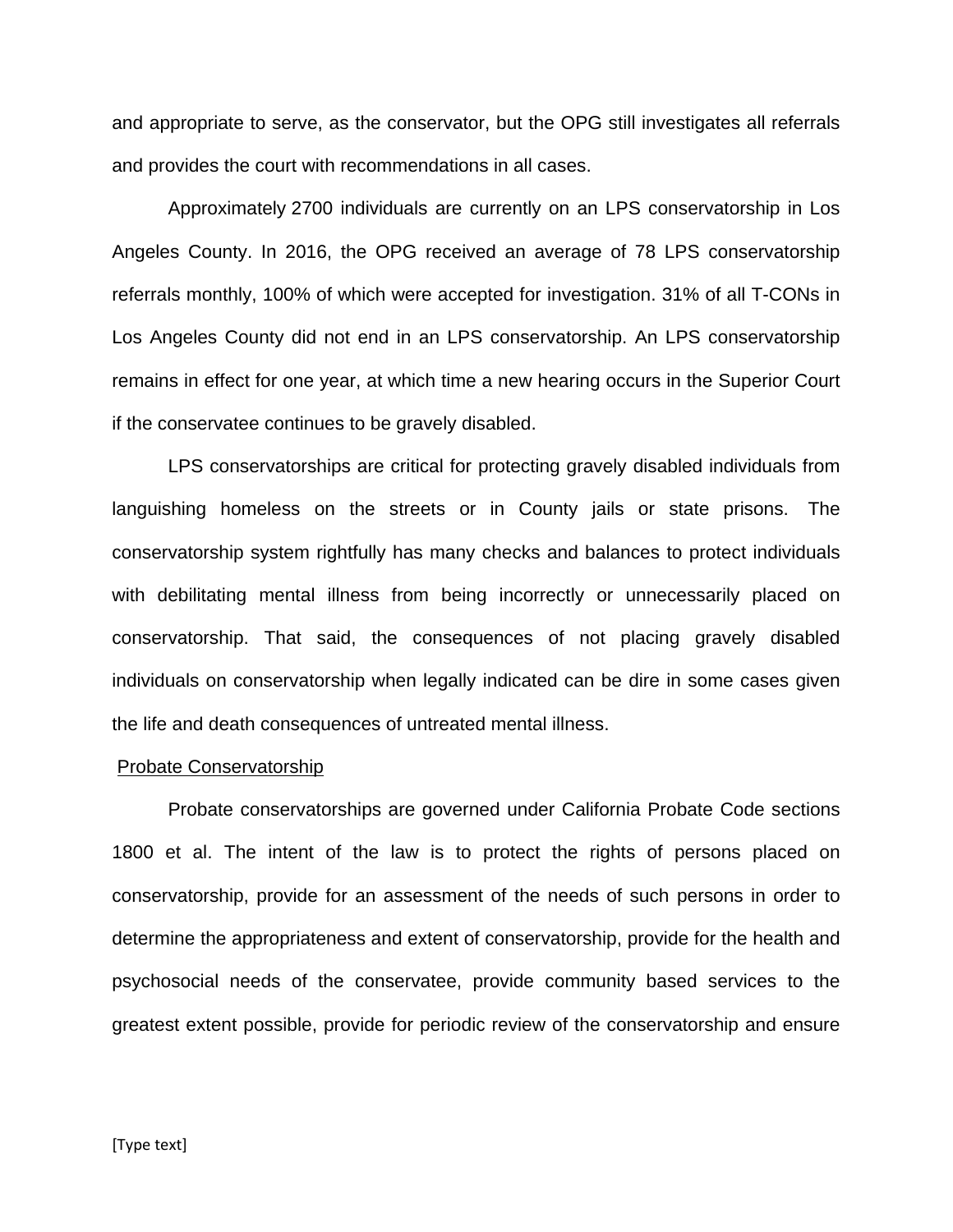that the conservatee's basic needs for physical health, food, clothing, and shelter are met.

Probate conservatorships are designed to meet the needs of older and/or otherwise dependent adults unable to provide for their physical health, food, clothing, and shelter or unable to substantially manage their finances or whose affairs are subject to undue influence without protection. Probate conservatorships are based on a court finding of a lack of capacity and, in contrast to the mental health conservatorship, are usually established for the lifetime of the individual.

In contrast to LPS conservatorships, not all requests for a Probate conservatorship involve OPG. Private individuals may petition the court for a Probate conservatorship, but in those cases where there is no family, or family is inappropriate to serve in that capacity, OPG fills a critical need in investigating and, when appropriate, petitioning the court to be appointed as conservator.

Approximately 800 individuals are on a Probate conservatorship with the OPG. In 2016 OPG received an average of 150 Probate conservatorship referrals per month. Only a small number of these referrals resulted in OPG being appointed as conservator, as many cases were resolved with family members being named conservator, or other suitable alternatives to conservatorship being identified and/or implemented. Increases in the older adult population and increased awareness of elder abuse will continue to increase the demand for Probate conservatorships.

#### Conservatorship Capacity Constraints

Despite job complexity, Deputy Public Conservator/Administrator positions within the OPG are designated as entry-level. The only Los Angeles County staff from which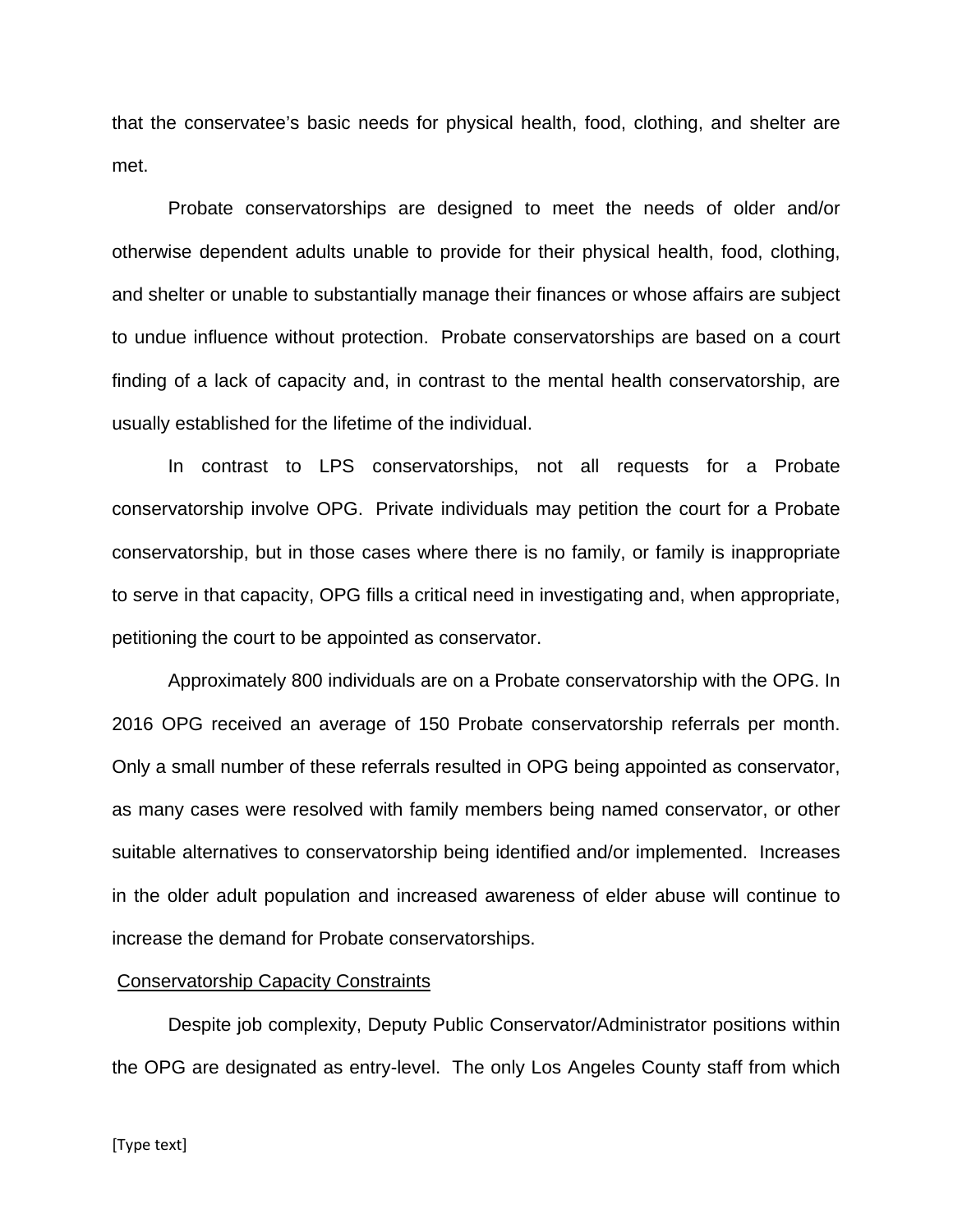the OPG routinely recruits for these positions are Eligibility Workers and Clerical (ITC/STC). The OPG also receives applications from recent college graduates. Recruitment is not difficult for the OPG, as evidenced by the fact that 350 individuals recently submitted applications the day that the Deputy exam opened. The office does face very significant challenges in retaining new employees because trained Deputy Public Conservators/Administrators can transfer to higher paying and less demanding positions within the County. The process of equipping new staff to handle the complexities of a conservatorship case can take a year or longer. Yet the office often loses Deputies within the first year of hiring, sometimes within the first three months.

Caseloads for OPG Deputies continue to be problematic. Approximately eight years ago, the caseloads in the LPS unit were at least 110 per Deputy, but budget increases supported by DMH and the Board of Supervisors brought that number down to between fifty to seventy cases per Deputy. However, the aforementioned high levels of staff turnover have reversed the trend and caused caseloads to grow significantly in the recent past.

The Board of Supervisors has introduced multiple initiatives to reduce the incarceration of individuals suffering from mental illness, improve treatment options for these individuals, and assist those individuals currently or at-risk of experiencing homelessness. DMH and the County have an opportunity to re-examine the LPS and Probate conservatorship system and ensure that the highest levels of service are being provided to these clients so that lack of treatment and care does not result in homelessness and/or incarceration. This includes examining not only the OPG, but how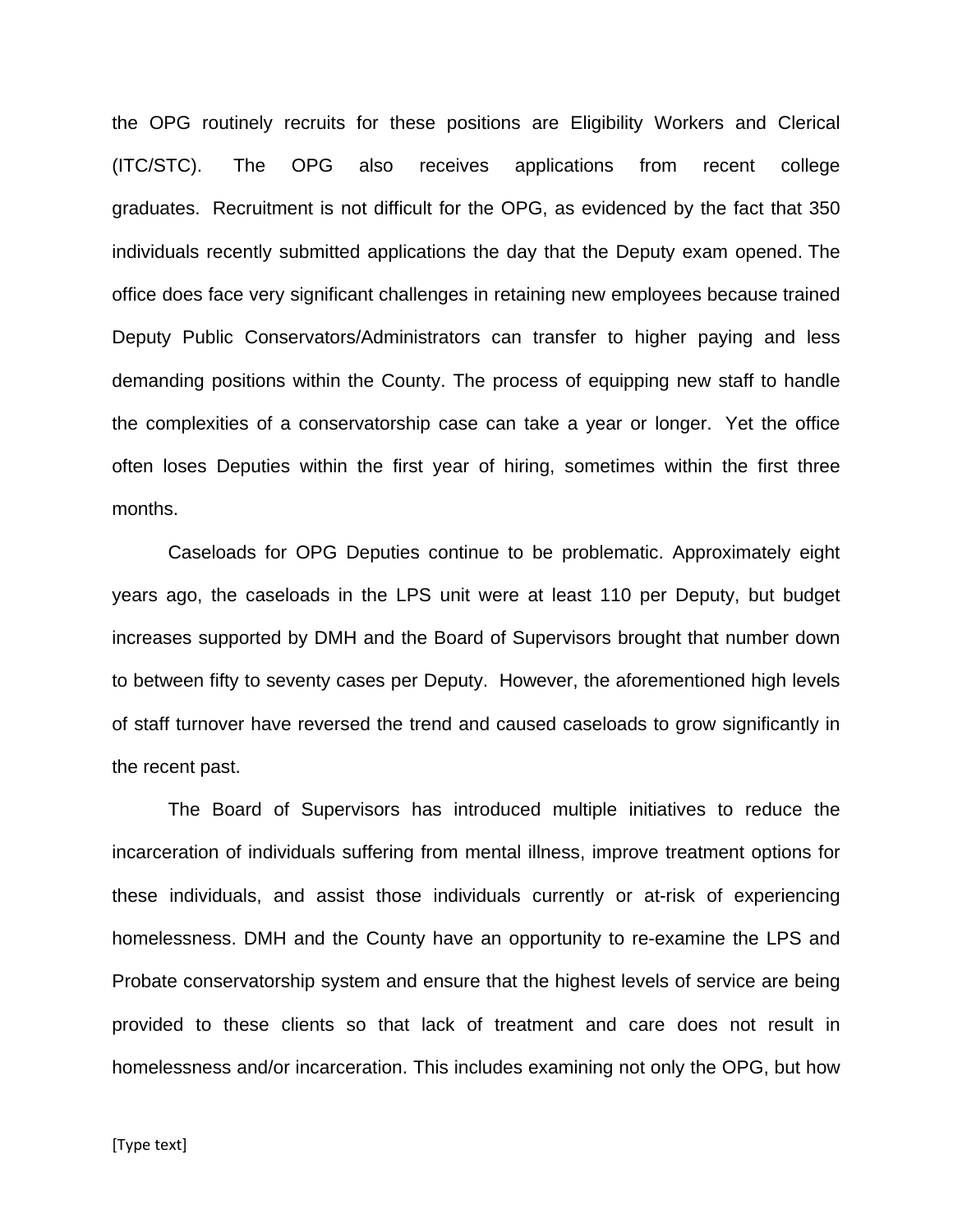clients are served before and after conservatorship to ensure promotion of consistent treatment, recovery, and community integration.

**WE, THEREFORE, MOVE** that the Board of Supervisors direct the Department of Mental Health, in collaboration with the Health Agency and Chief Executive Officer, to convene stakeholders including representatives of the Superior Court, mental health experts, consumers and consumer advocates and report back to the Board of Supervisors in 120 days with:

- 1. An evaluation of the current conservatorship process and means for improving it;
- 2. An evaluation of the current conservatorship process for minors and means for improving it;
- 3. A plan for how the conservatorship process can be improved to ensure that people who cannot care for themselves are referred to the Office of Public Guardian (OPG), thorough and comprehensive investigations are carried out, all available information is provided to the court in a timely matter, efficiency for conservatorship hearings is optimized, success rates for conservatorship hearings are increased, and quality comprehensive services are provided to individuals placed on conservatorship as well as those released by the court;
- 4. Recommendations for how to measure and improve outcomes for clients who need to be, or who are conserved, including how to support psychiatric hospital staff who refer clients to the OPG, families of OPG clients, Superior Court staff, and an evaluation of residential placement models and how they can be optimized and expanded to best serve conservatees;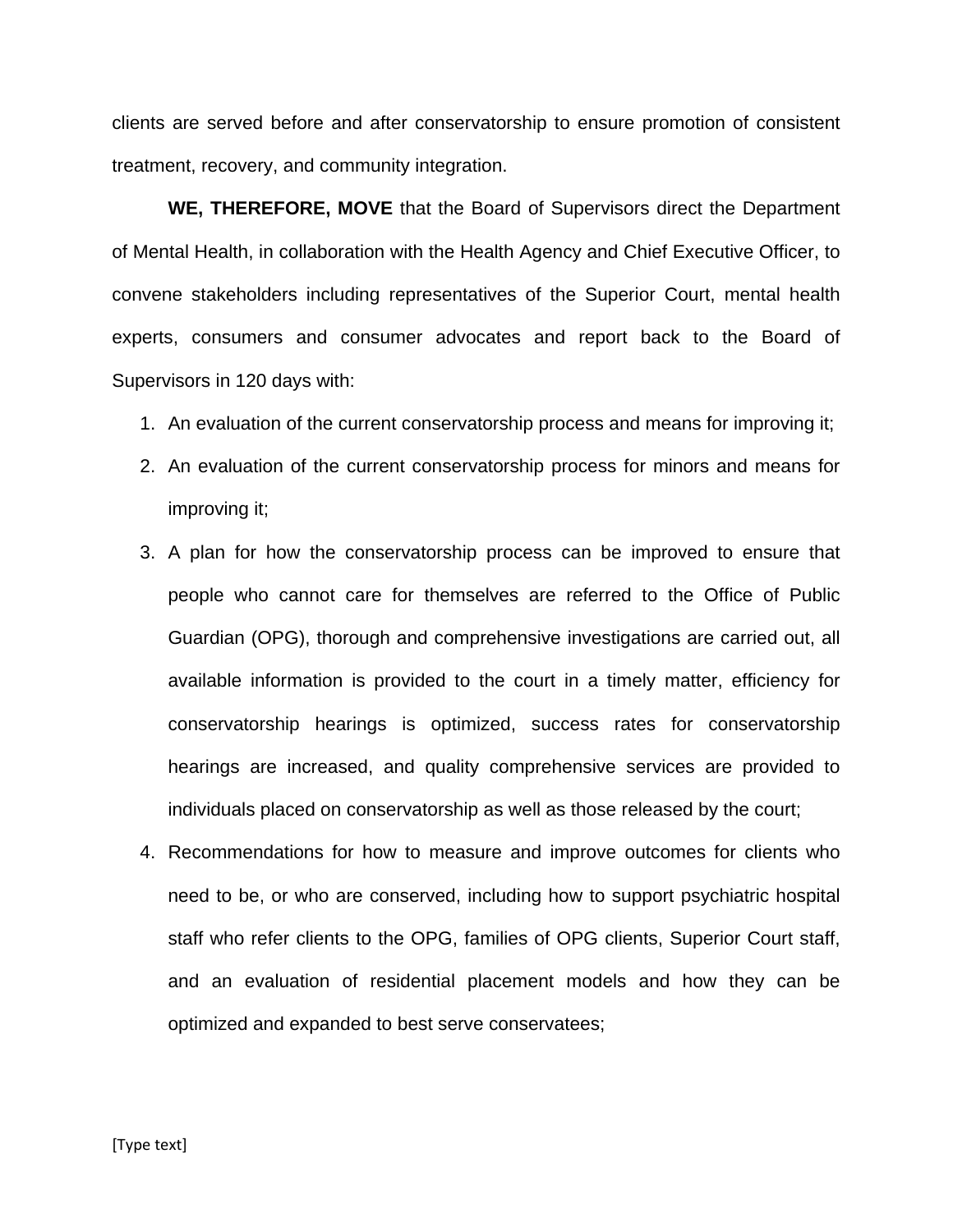- 5. Recommendations for a systemic approach to following clients who are either currently, or who have previously been, determined to be gravely disabled, including clients with a history of repeated 5150s and/or urgent care center/psychiatric emergency services and/or first responder/law enforcement engagements to ensure that high quality and consistent mental health treatment is provided throughout and following conservatorship;
- 6. An assessment of the current scope of work being carried out by frontline staff in the OPG, and specific recommendations for the ways in which care can be best provided to individuals who are conserved, including how clinical services can be further leveraged and organized to support conservatees;
- 7. An evaluation of the adequacy of existing staffing patterns, positions, classifications and salaries of frontline staff in the OPG to ensure that they are commensurate with their functions and levels of responsibility, with specific recommendations regarding optimal caseloads for staff and for improving the hiring and retention of staff who are trained and skilled at providing conservatorship services, especially those knowledgeable in specialties such as management of forensic status, working with correctional institutions, property or finance;
- 8. Recommendations on whether state legislation would be helpful to improve the conservatorship system; and
- 9. Provision of annual reports to the Board including the number of clients placed on Probate and LPS conservatorship with the OPG annually, the number of individuals referred for investigation for Probate and LPS conservatorships with